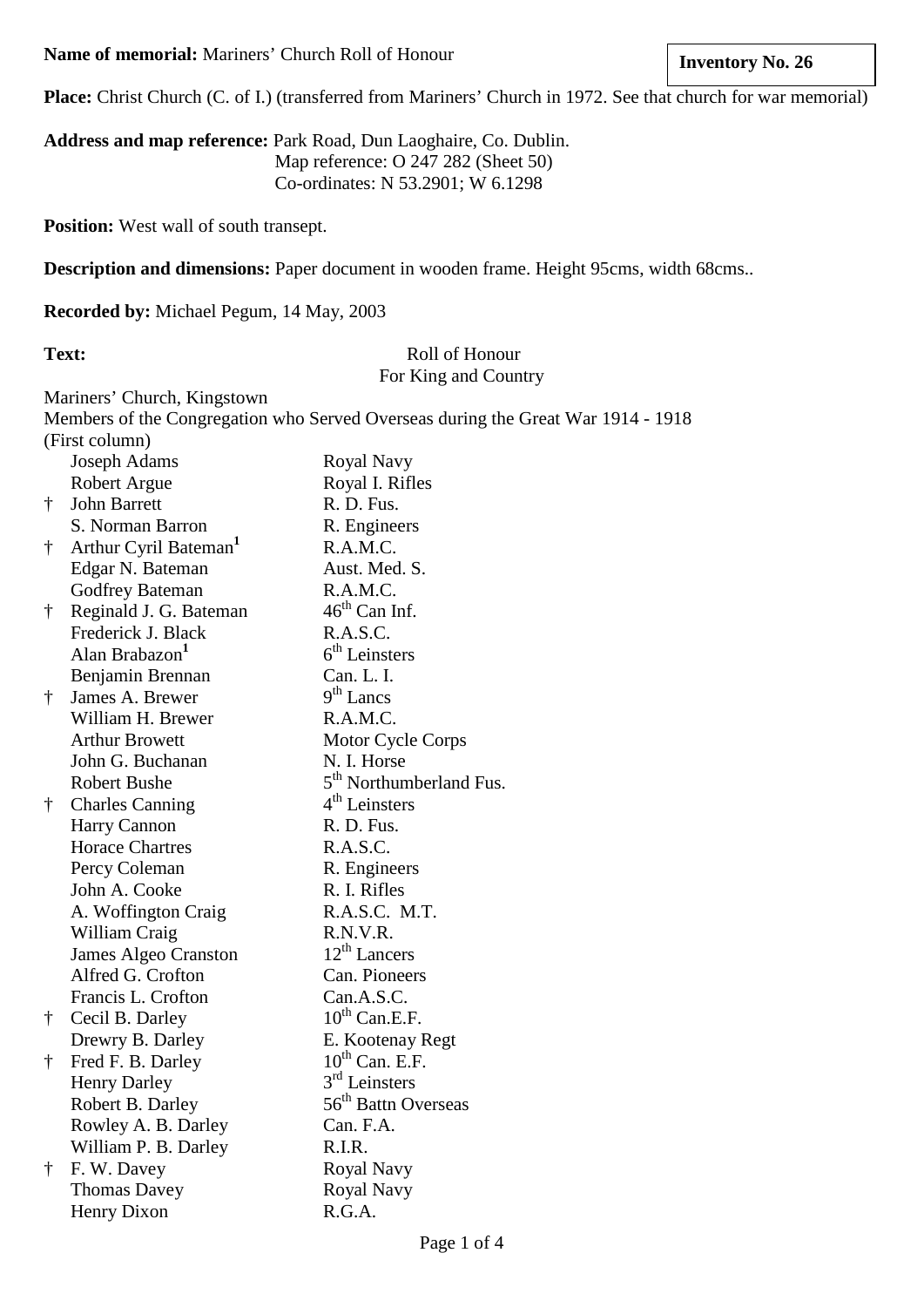| $\dagger$ | James Dixon              | R. Engineers                   |
|-----------|--------------------------|--------------------------------|
|           | <b>Thomas Donald</b>     | R.N.R.                         |
|           | Errington E. Dormer      | R.I.F.                         |
|           | William H. Dormer        | 19 <sup>th</sup> Hussars       |
|           | <b>Wm Russell Dormer</b> | S.I.H.                         |
|           | <b>Richard Downey</b>    | 3rd Rifle Brig                 |
|           | <b>William Downey</b>    | $5th$ R. I. Lancers            |
|           | <b>William Duns</b>      | $1st$ Wilts                    |
|           | Albert E. Dyer           | R.A.S.C.                       |
|           | Fredk W. Dyer            | R.N.V.R.                       |
|           | John Dyer                | R.A.S.C.                       |
|           | J. A. Egan               | R.G.A.                         |
|           |                          | R.N.R.                         |
|           | <b>Henry Evans</b>       |                                |
|           | Mervyn W. Falkner        | R.A.M.C.                       |
|           | (Second column)          |                                |
|           | Percy H. Falkner         | R.A.M.C.                       |
|           | <b>Edward Farrell</b>    | R.A.S.C.                       |
|           | <b>Garrett Farrell</b>   | R.A.S.C.                       |
|           | <b>Frank Ferguson</b>    | Royal Navy                     |
|           | <b>Ernest Flower</b>     | 5 <sup>th</sup> Lancers        |
|           | John Foote               | A. Cyclist Corps               |
|           | William M. A. Fox        | R.A.M.C.                       |
|           | Henry D. Gamble          | R.A.M.C.                       |
|           | Hugh Gamble              | R.A.S.C.                       |
|           | Philip F. Garner         | R.A.M.C.                       |
|           | William A. Gilbert       | 5 <sup>th</sup> Can.Mtd.Rifles |
|           | <b>Frank Grey</b>        | S.I.H.                         |
| $\dagger$ | <b>Robert Grey</b>       | R.A.F.                         |
|           | George W. Halliday       | R.A.S.C.                       |
|           | Herbert Halpin           | Canadian E. F.                 |
|           | John Handy               | $5th$ R. I. Lancers            |
|           | <b>Thomas Handy</b>      | <b>Connaught Rangers</b>       |
|           | William Handy            | <b>Connaught Rangers</b>       |
|           | Richard Hannagen         | R.D.F.                         |
|           |                          |                                |
|           | Frederick Harpur         | Austral. Navy                  |
| $\dagger$ | <b>James Harris</b>      | Austral. E. Force              |
|           | <b>Richard Haughton</b>  | 5 <sup>th</sup> Lancers        |
|           | <b>Anthony Hawes</b>     | R.F.A.                         |
|           | Dudley Henchy            | R.D.F.                         |
|           | <b>Samuel Hill</b>       | R.F.A.                         |
|           | <b>James Hilton</b>      | S.I.H.                         |
|           | <b>Charles Holland</b>   | S.I.H.                         |
|           | Alfred H. Hollway        | R. Inniskilling Fus.           |
|           | <b>Edward Hopkins</b>    | 44 <sup>th</sup> Battn Can Inf |
| Ť         | Arthur H. Jeffries       | R.M.S.Leinster                 |
|           | William J. Keeffe        | M.F.T.                         |
| t         | Herbert Colles Kennedy   | R.F.A.                         |
| $\dagger$ | <b>Finlay Kerr</b>       | R.I.Regt.                      |
| $\dagger$ | George Stewart Kinch     | Irish Can. Regt.               |
|           | John S. Kinch            | Irish Can. Regt.               |
|           | <b>James Lally</b>       | Inniskillings                  |
|           | <b>Edward Lawrence</b>   | R.N.R.                         |
|           | <b>Edward Little</b>     | $5th$ Lancers                  |
|           |                          |                                |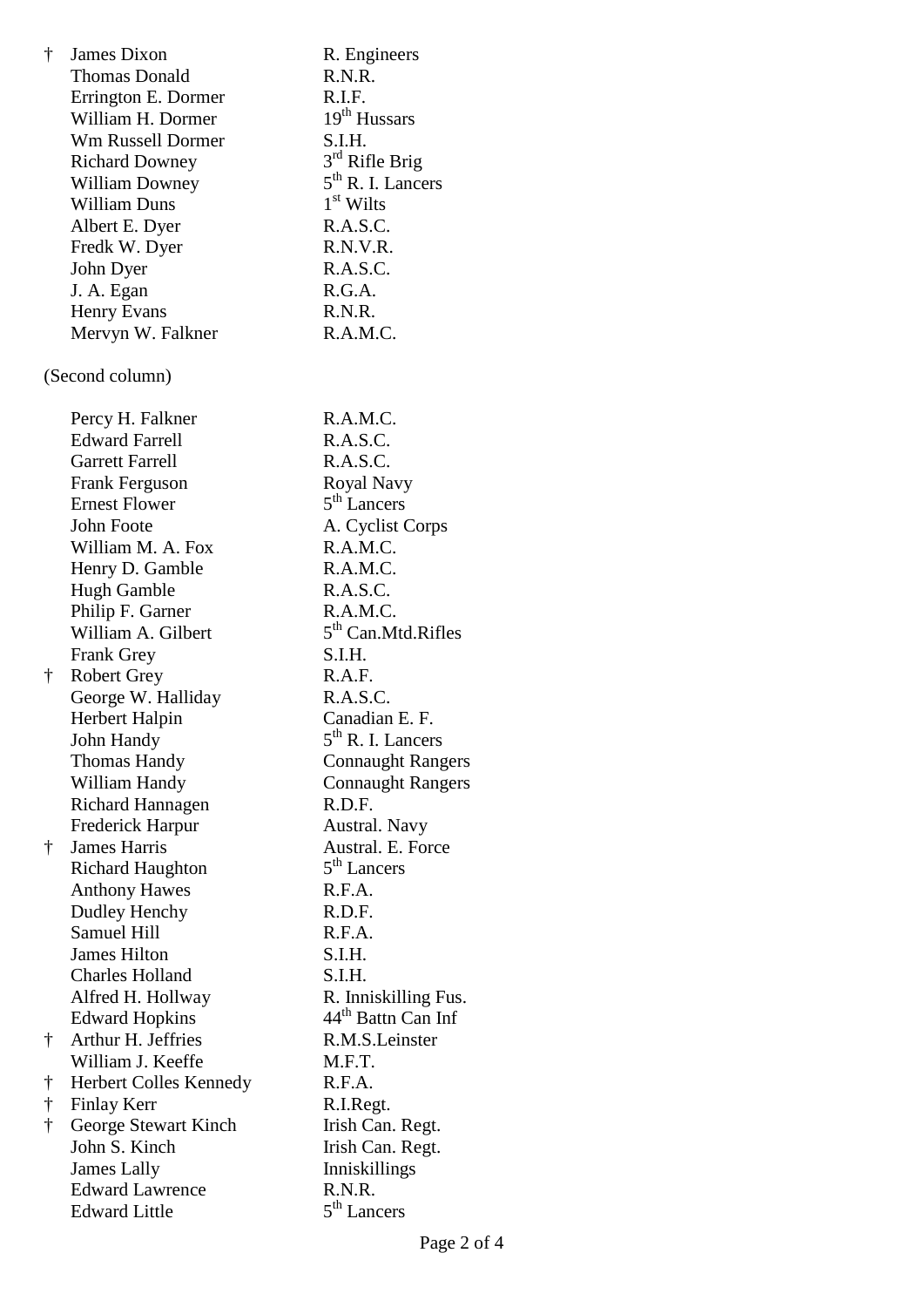|           | <b>Frederick Little</b>     | 5 <sup>th</sup> Lancers    |
|-----------|-----------------------------|----------------------------|
|           | <b>Charles LeClerc</b>      | Gordons                    |
|           | James Levoir                | Royal Navy                 |
|           | Arthur Lloyd                | Duke of Wellington's Regt. |
|           | <b>Ernest Luttrell</b>      | <b>Irish Guards</b>        |
|           | Thomas Lyle                 | R.D.F.                     |
|           | Rev.Marcus Mackenzie M.D.   | R.A.M.C.                   |
|           | James W. McConnell          | S.I.H.                     |
|           | <b>Christopher McCready</b> | R.N.V.R.                   |
|           | William McKenna             | Inniskillings              |
|           | George McManus              | Marconi Officer            |
|           | J. Reginald Marsden         | Canadians                  |
|           | J. John Mason               | Sussex Regt.               |
|           | (Third column)              |                            |
|           |                             |                            |
|           | Rev Howard B. Mayne         | Royal Navy                 |
|           | Francis J. Mecredy          | R. Engineers               |
| Ť.        | <b>Thomas Mellefont</b>     | $2nd$ R.I.Rifles           |
|           | <b>Alfred Merrin</b>        | R.A.M.C.                   |
| Ť         | <b>Walter Mills</b>         | R.D.F.                     |
|           | <b>Samuel Moore</b>         | R.D.F.                     |
|           | <b>Archibald Moppet</b>     | R.N.T.                     |
|           | <b>Michael Nichol</b>       | Royal Navy                 |
|           | <b>James Patrick</b>        | <b>Black Watch</b>         |
|           | Geo W. Peterson             | Duke of Wellington's Regt. |
|           | Samuel Phippard             | R.N.R.                     |
|           | James E. Pilcher            | Drake's Battn.             |
|           | J. W. Pratt                 | Royal Navy                 |
|           | <b>Edward Richardson</b>    | R. Engineers               |
|           | R. Pearson Russell          | R. Engineers               |
|           | <b>Reginald Scanlon</b>     | Canadians                  |
|           | Robert Scott                | R.A.M.C.                   |
|           | W. H. Scott                 | Can. Mtd. Rifles           |
|           | <b>James Seddon</b>         | R.D.F.                     |
| $\dagger$ | <b>Richard Shackleton</b>   | Nth. Staffs.               |
|           | Benjamin Shannon            | R.A.F.                     |
|           | John F. A. Shaw             | R.F.A.                     |
|           | <b>Clarence Short</b>       | R.N.A.S.                   |
|           | George Stanton              | R.I.R.                     |
| Ť.        | <b>Robert Stanton</b>       | R. I. Fus.                 |
|           | <b>Thomas Stanton</b>       | $1st$ Can Div.             |
|           | <b>William Stanton</b>      | R. Can A. F.               |
|           | Noel Taylour                | <b>Connaught Rangers</b>   |
|           | Cyril Thompson              | R.D.F.                     |
|           | F. Randolph Thompson        | R.D.F.                     |
|           | <b>Harold Thompson</b>      | R. Engineers               |
|           | Francis T. Tree             | R.G.A.                     |
|           | George W. Tree              | R. Engineers               |
|           | Harry Warren                | Royal Navy                 |
|           | William H. E. Welman        | Royal F. A.                |
|           | George Williams             | A. Cyclist Corps           |
|           | Harry Williams              | R.N.A.S.                   |
|           | William Wilson              | R. Engineers               |
|           | <b>Ernest Winnett</b>       | A. Cyclist Corps           |
|           |                             |                            |